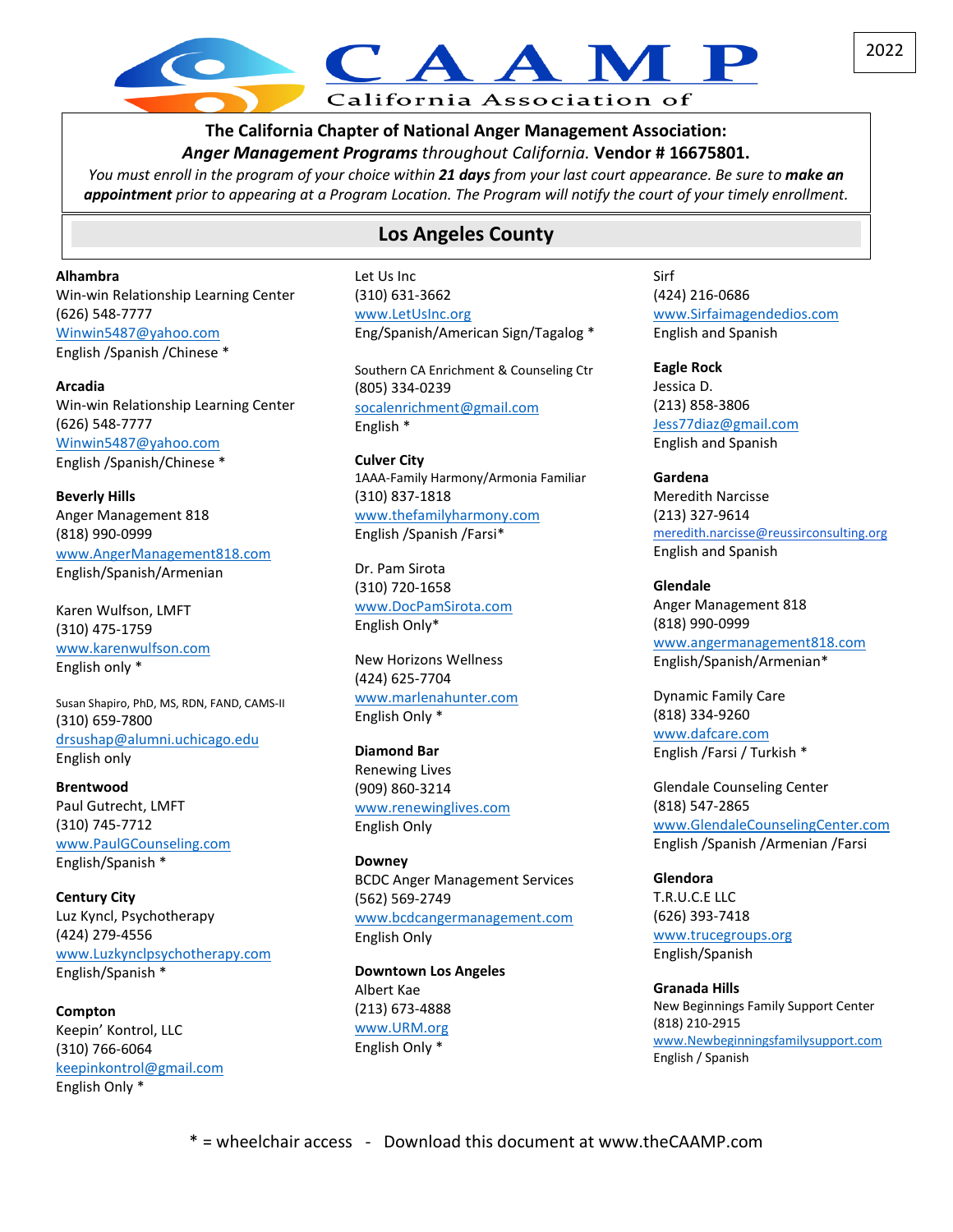

## California Association of

Anger Management Providers

## **Los Angeles County (continued)**

**Hacienda Heights** Tomoko Bowling, LMFT,LPCC,CAMS-II (909) 646-0739 [www.journeyintherapy.com](http://www.journeyintherapy.com/) English Only \*

**Hawthorne** Relevant Steps (310) 220-1425 [www.Relevantstepsam.com](http://www.relevantstepsam.com/) English Only

**Huntington Park** People And Healthy Boundaries Inc (323) 929-9060 [www.Peopleandhealthyboundaries.com](http://www.peopleandhealthyboundaries.com/) English/Spanish

**Inglewood** All Families Matter (213) 926-1100 [www.Allfamilesmatter.org](http://www.allfamilesmatter.org/) English/Spanish \*

Breathe Anger Management (818) 378-0080 www.[breatheangermgmt.com](mailto:Breatheangermgmt@gmail.com) English only \*

Breakthrough Innovative Group (818) 483-0095 [www.breakthroughInnovative.com](http://www.breakthroughinnovative.com/)  English/Spanish \*

Empowerment Zone (888) 322-9811 [www.empowermentzone.biz](http://www.empowermentzone.biz/)  English/Spanish \*

**Lakewood** Positive Steps Inc (562)804-2700 [Chpokey2@gmail.com](mailto:Chpokey2@gmail.com) English Only \*

**Lancaster** Another Days Journey Psychotherapy (661) 488-8766 [ttrusscole@gmail.com](mailto:ttrusscole@gmail.com) English/Spanish \*

#### **Long Beach**

The Anger Coach Dr. Fiore & Associates (714) 745-1393 [www.angercoach.com](http://www.angercoach.com/) English Only \*

**Los Angeles** Journey To a New Start Inc (310) 663-6258 [www.JourneyToANewStartInc.com](http://www.journeytoanewstartinc.com/) English Only \*

The Grace Youth Organization (424) 558-4440 [www.tgyo17.com](mailto:Pmoncrief7155@yahoo.com) English Only \*

Under New Management (323) 309-5638 [Tarahsings@gmail.com](mailto:Tarahsings@gmail.com) English Only

**Mission Hills** North Valley Anger Management Consultants (888) 992-6479 [www.nvamc.com](http://www.nvamc.com/) English Only \*

**Monrovia** Melany I. Morales (626) 841-8566 [ibaniaalvarez@yahoo.com](mailto:ibaniaalvarez@yahoo.com) English / Spanish

**Monterey Park** Win-win Relationship Learning Center (626) 548-7777 [Winwin5487@yahoo.com](mailto:Winwin5487@yahoo.com) English /Spanish /Chinese \*

**Newhall** Healing the Mind and Spirit (661) 505-8755 [www.healingthemindandspirit.com](http://www.healingthemindandspirit.com/) English Only

#### **North Hollywood** Breakthrough Innovative Group (818) 483-0095 [www.breakthroughinnovative.com](http://www.breakthroughinnovative.com/)

English/Spanish

**Northridge** California Cognitive Behavioral Institute (818)419-1178 [www.theccbi.com](http://www.theccbi.com/)

English Only \*

Northridge Counseling Center (818) 626-8531 [www.NorthridgeCounselingCenter.com](http://www.northridgecounselingcenter.com/) English / Armenian / Russian

Stripes The Heal (818) 743-6865 [www.stripesthatheal.org](http://www.stripesthatheal.org/) English Only \*

**Norwalk** Kaneeza Lafir Psychological Services (562) 773-3044 [www.kaneezalafirpsyd.com](http://www.kaneezalafirpsyd.com/) English Only \*

**Panorama City** Steve Moran (919) 781-9754 [Steve@center4living.org](mailto:Steve@center4living.org) English Only \*

**Pasadena** Anger Management 818 (818) 990-0099 [www.Angermanagement818.com](http://www.angermanagement818.com/) English/Spanish/Armenian \*

David O. Moore (626) 798-0884 Ext. 322 [Dmoore@impacthouse.com](mailto:Dmoore@impacthouse.com) English Only

James O. Maddox (626)384-0444 [jomaddox@earthlink.net](mailto:jomaddox@earthlink.net) English Only

2022

\* = wheelchair access - Download this document at www.theCAAMP.com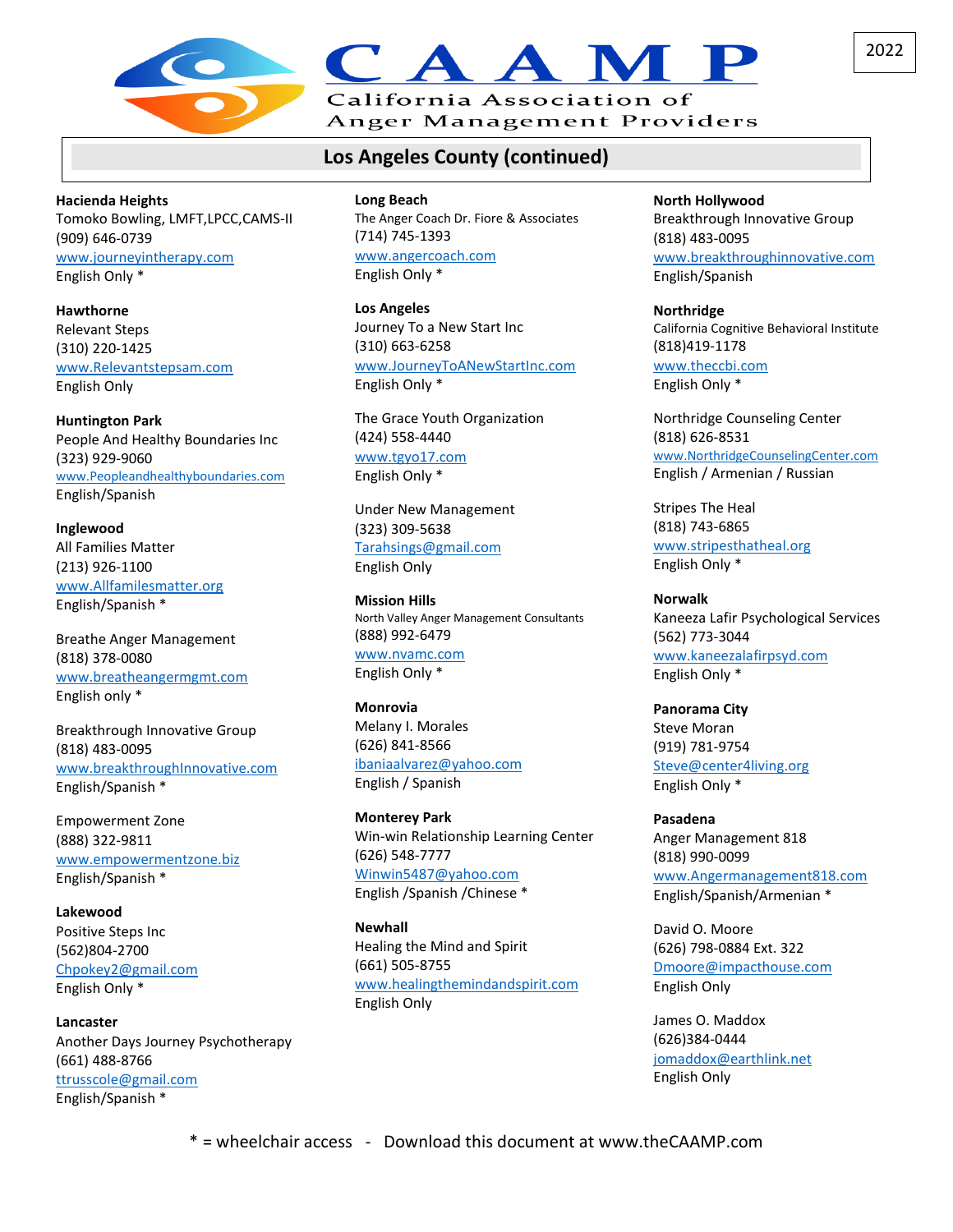

## **Los Angeles County (continued)**

**Reseda** Valley Vineyard Church (818)776-9696 [aisha@valleyvineyard.org](mailto:aisha@valleyvineyard.org) English Only \*

**San Fernando** Valley Family Center (818) 650-0385 [www.Valleyfamilycenter.org](http://www.valleyfamilycenter.org/) English Only

**San Pedro** Harbor Mandated Programs (424) 477-5339 [dspitzer.hmp@gmail.com](mailto:dspitzer.hmp@gmail.com) English / Spanish \*

**Santa Clarita** Jennifer Begelfer, LMFT (818)577-9607 [JenniferBegelfer@gmail.com](mailto:JenniferBegelfer@gmail.com) English Only \*

SCV Counseling Center (661) 212-2893 [www.scvcounseling.com](http://www.scvcounseling.com/) English Only

**Santa Monica** Access Anger Management (310) 579-9544 [Act@accessangermanagement.com](mailto:Act@accessangermanagement.com)  English /Farsi/French \*

**Sherman Oaks** Anger Management 818 (818) 990-0999 [www.AngerManagement818.com](http://www.angermanagement818.com/) English/Spanish/Armenian \*

Sherman Oaks Anger Management (818) 754-4754 [Shermanoaksangermanagement.org](http://www.shermanoaksangermanagement.com/)  English Only \*

**South Gate** 1AAA-Family Harmony/Armonia Familiar (323) 873-3113 [www.thefamilyharmony.com](http://www.thefamilyharmony.com/)  English/Spanish \*

**Studio City** Anger Management 818 (818) 990-0999 [www.AngerManagement818.com](http://www.angermanagement818.com/) English/Spanish/Armenian \*

**Tarzana** Tarzana Treatment Center (818) 996-1051 x1128 [slasicka@tarzanatc.org](mailto:slasicka@tarzanatc.org) English Only \*

**Torrance** South Bay LA Therapy (310) 291-7837 [www.Southbaylatherapy.com](http://www.southbaylatherapy.com/) English Only

You are a Masterpiece Counseling Srvcs (310) 386-7357 [youareamasterpiece1@gmail.com](mailto:youareamasterpiece1@gmail.com) English/Spanish \*

**Tujunga** Alice Kevork (818) 419-2409 Restorationofpeace.com English, Armenian, Arabic, Turkish

**Van Nuys** 1AAA-Family Harmony/Armonia Familiar (818) 787-7878 [www.thefamilyharmony.com](http://www.thefamilyharmony.com/)  English /Spanish /Farsi\*

Anger Awareness Group (866) 913-9611 [AngerAwarenessGroup@gmail.com](mailto:AngerAwarenessGroup@gmail.com) English / Spanish \*

Community Counseling Center (818) 994-6692 [www.GlendaleCounselingCenter.com](http://www.glendalecounselingcenter.com/) English/Span./Armenian/Farsi/Russ

**West Hollywood** Jim Michael, LMFT (424)235-0614 [www.JimTheTherapist.com](http://www.jimthetherapist.com/) English Only \*

**Westchester** Trenetta D. Jones, LCSW (323) 377-7169 [moreclaritycounseling@gmail.com](mailto:moreclaritycounseling@gmail.com) English Only

**Whittier** Anger Breakthrough LLC (833) 945-0838 [www.AngerBreakthrough.com](http://www.angerbreakthrough.com/) English/Spanish

Anger Breakthrough LLC (562) 441-4903 [sam@angerbreakthrough.com](mailto:sam@angerbreakthrough.com) English Only

**Woodland Hills** Anger Management 818 (818) 990-0999 [www.AngerManagement818.com](http://www.angermanagement818.com/) English/Spanish/Armenian \*

Stephanie Haibloom, PsyD (818) 835-5198 [Apsyd1@gmail.com](mailto:Apsyd1@gmail.com) English Only \*

Valley Anger Management (818) 984-9343 [www.valleyangermanagement.com](http://www.valleyangermanagement.com/) English /Farsi \*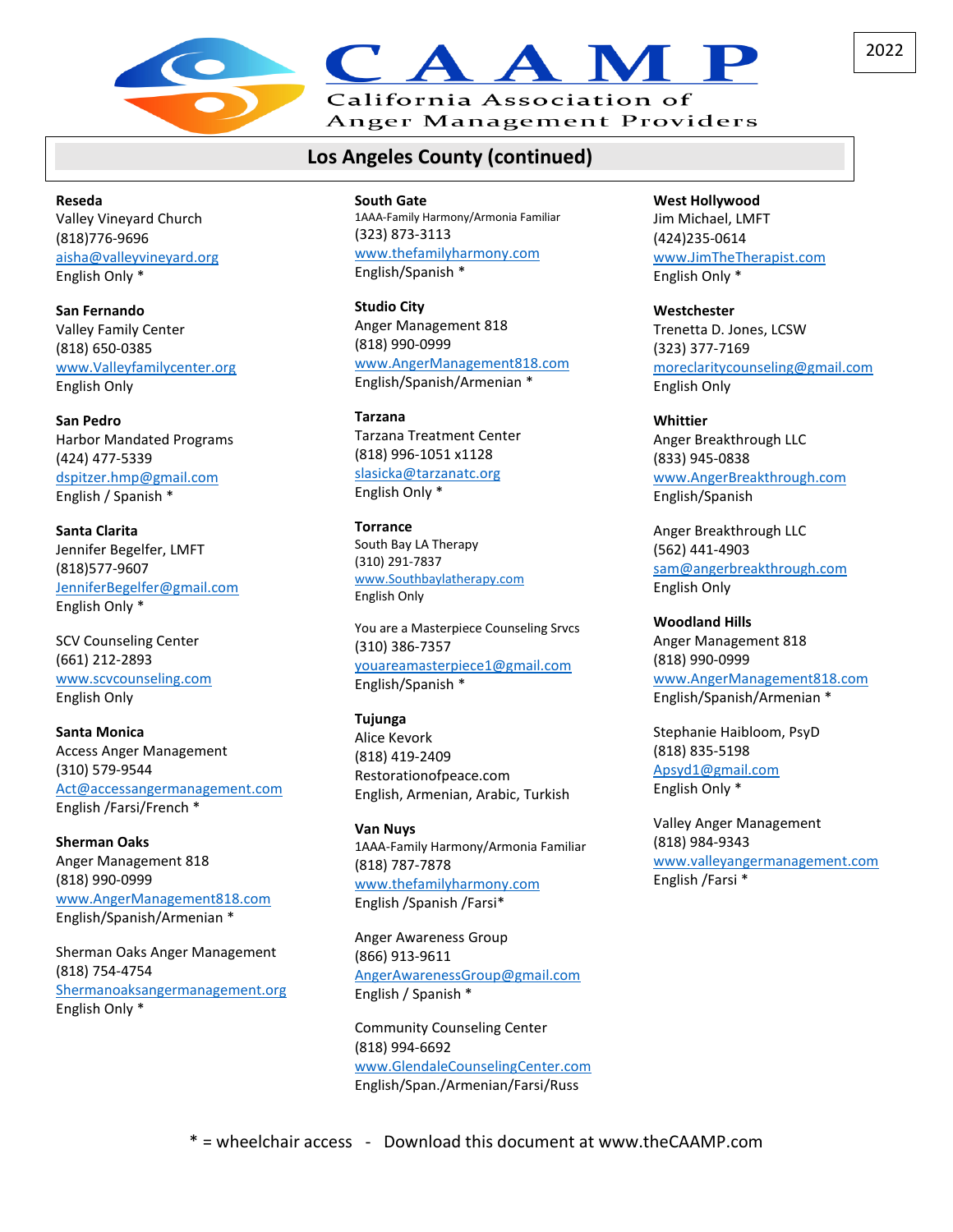

### **Counties throughout California (outside of Los Angeles)**

#### FRESNO COUNTY

**Fresno** Manage Anger 101 (559) 825-1737 [www.timesajohnson.com](http://www.timesajohnson.com/) English Only \*

#### KERN COUNTY

**Bakersfield** Anchors Anger Management & CS (831) 566-7777 Anchors0619.wixsite.com/anchors English Only

Pathway Forward (661) 733-2130 [www.PathwayForward.org](http://www.pathwayforward.org/) English Only \*

UTLOT Homeless Ministry (661) 885-8182 [utlothomelessministry@gmail.com](mailto:utlothomelessministry@gmail.com) English Only \*

#### ORANGE COUNTY

**Anaheim** Coordinating and Assisting Recovery (714) 838-2273 [www.Caredd.com](http://www.caredd.com/) English Only

**Fullerton** FACES (714) 447-9024 [www.facescounseling.org](http://www.facescounseling.org/) English Only

**Laguna Beach** A.J. Novick Group Inc. (949) 715-2694 [www.ajnovickgroup.com](http://www.ajnovickgroup.com/) English /Spanish \*

**Newport Beach**

Kaneeza Lafir Psychological Services (562)773-3044 [www.kaneezalafirpsyd.com](http://www.kaneezalafirpsyd.com/) English Only \*

#### RIVERSIDE COUNTY

**Corona** Looking Beyond Behaviors (951) 324-4117 [Beyondbehavior@yahoo.com](mailto:Beyondbehavior@yahoo.com) English Only \*

**Indio** Palm Desert Christian Center (760) 347-5100 [Pdcc777@gmail.com](mailto:Pdcc777@gmail.com) English Only \*

**Murrieta** Livier Clark (213) 986-5185 [Therapybylivi@gmail.com](mailto:Therapybylivi@gmail.com) English/Spanish \*

Torres Martinez Tribal TANF (951) 292-5100 [mcowden@tmtanf.org](mailto:mcowden@tmtanf.org) English Only \*

**Palm Springs** Peaceful Battles (760) 262-4140 [https://peacefulbattles.com](https://peacefulbattles.com/) English Only \*

Stepping Stones Counseling Services (760) 919-2428 [Darrin@sskids.org](mailto:Darrin@sskids.org) English Only \*

**Riverside** Alejandra Barba (909) 238-0706 [Aleyb777@gmail.com](mailto:Aleyb777@gmail.com) English / Spanish \*

Clark Wellness and Mental Health (442) 283-2063 [www.Healingthruwords.org](http://www.healingthruwords.org/) English Only

Life Works (888) 490-0045 [www.lifeworkscoaching.org](http://www.lifeworkscoaching.org/) English Only \*

NTSP Anger Management (951) 323-1434 [ntspangermanagement@gmail.com](mailto:ntspangermanagement@gmail.com) English Only \*

Riverside Recovery Resource Center (562) 212-5298 [www.Riversiderecovery.org](http://www.riversiderecovery.org/) English Only

**Temecula** C3 Christ Centered Counseling (951) 719-3977 [C3christcenteredcounseling@gmail.com](mailto:C3christcenteredcounseling@gmail.com)  English Only \*

#### SACRAMENTO

**Sacramento** David H Plumb (916) 320-4960

[www.916Anger.com](http://www.916anger.com/) English Only

#### SAN BERNARDINO COUNTY

**Big Bear City** Mountain Top Transitions, Inc (909) 762-4166 [carlsonn2@msn.com](mailto:carlsonn2@msn.com) English Only

**Fontana** LM Firm (909) 910-4043 [Lm1firm@gmail.com](mailto:Lm1firm@gmail.com) English/Spanish \*

2022